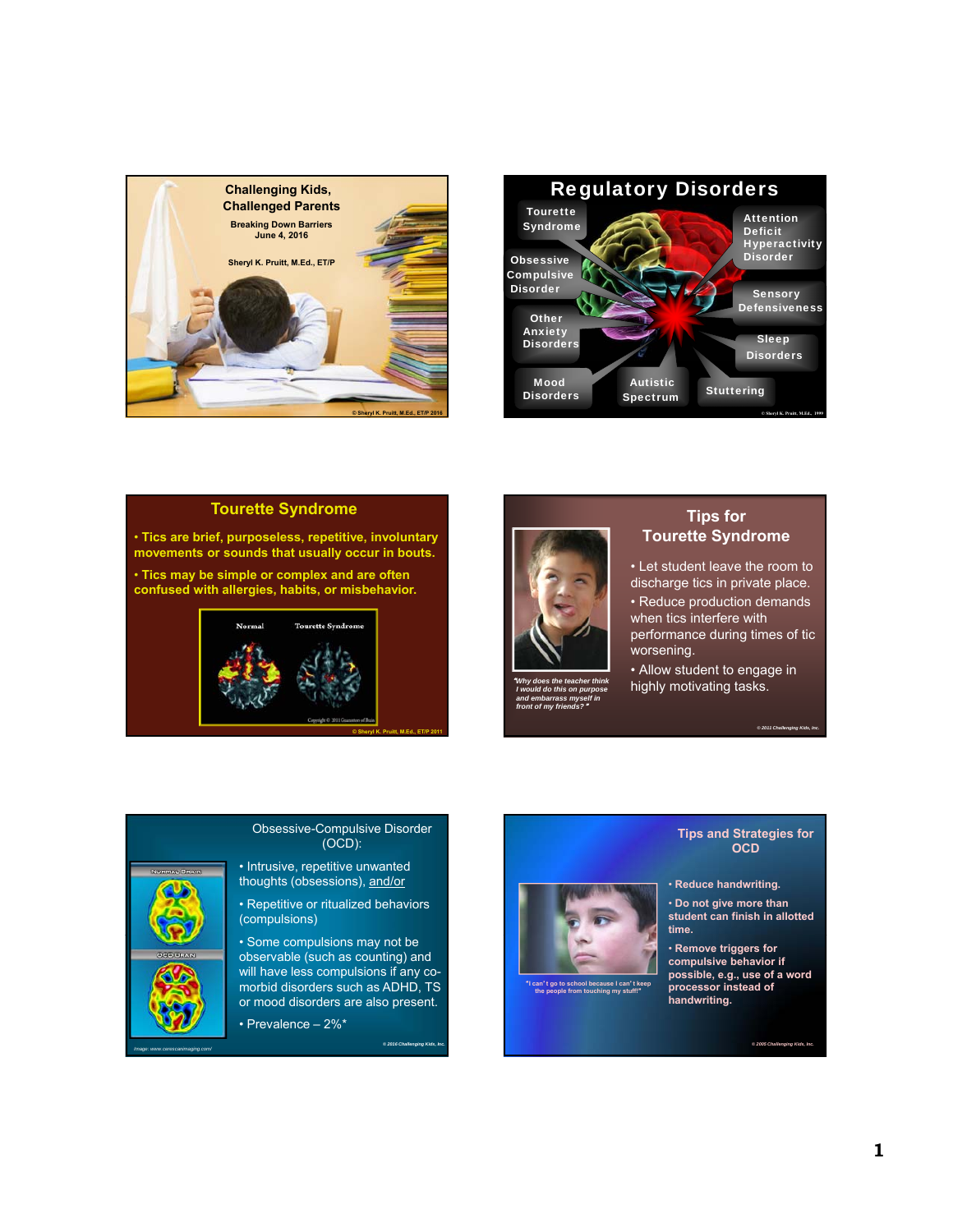#### Some of the Non-OCD Anxiety Disorders

*Anxiety may cause a* "*fight or flight*" *response and lead to school avoidance or refusal.*

- Generalized Anxiety Disorder
- Panic Disorder
- Specific Phobias
- Separation Anxiety
- Post-Traumatic Stress
- Social Anxiety Disorder



*mother while I am gone."*

# **Tips for OCD and Anxiety Disorders**

• Do not give more work than student can finish in allotted time.

• Assist with social/peer issues.

• Allow the student to leave the anxiety-provoking situation for a designated "safe place."

*© 2011 Challenging Kids, Inc.*

# **Some of the Mood Disorders**



"*When I am depressed, I feel so blue!"*

*Image courtesy of Silicon Valley Brain Spect*

*Imaging, Inc.*

# • Major Depressive **Disorder** • Bipolar Disorder

*© 2013 Challenging Kids, Inc.*

*© 2005 Challenging Kids, Inc.*



#### "*Life*'*s too hard… I can*'*t go on.*"

# Tips for Mood Disorders

• Accommodate impaired focus, memory, and concentration.

• Allow for "graceful exits" and permanent passes, as needed.

• Assist with social/peer issues.

*© 2005 Challenging Kids, Inc.*





#### **Tips for ADHD**

• Externalize motivation.

• Alternate quiet activities with opportunities to move around.

- Externalize instructions.
- Pause or use fillers to allow at did I do wrong this time?!" sufficient time to process.

*© 2011 Challenging Kids, Inc.*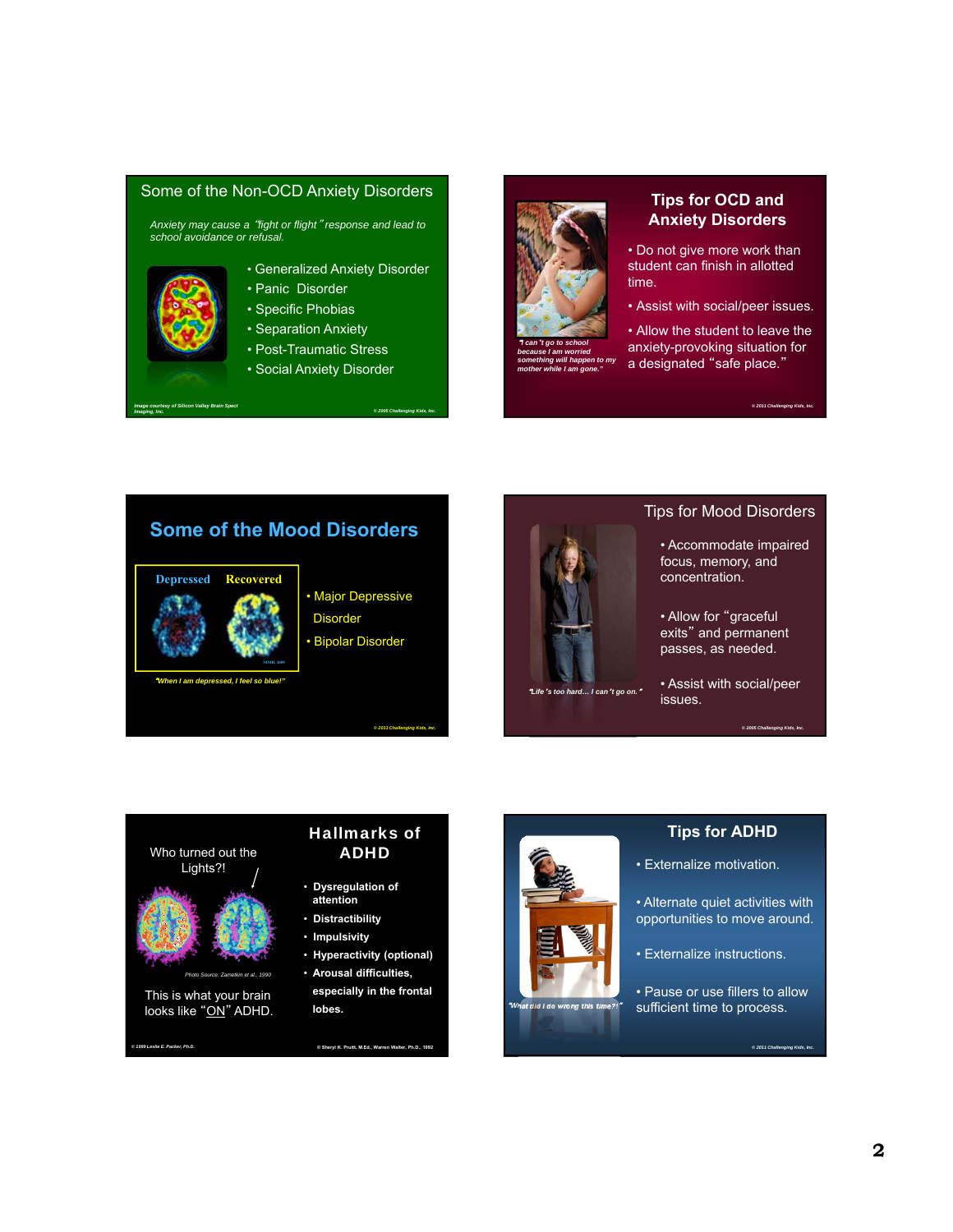# **Sensory Defensiveness**



"*Make the fire alarm bell stop!*"

*Photo Credit C. Wang*

• Smelling

• Seeing • Tasting

- Hearing
- Touching
- Pain
- Proprioceptive
- Vestibular





**Tips for Sensory Defensiveness**

• Screen for occupational therapy.

• Do not touch the child lightly, wear heavy perfumes or seat student near noise or distraction.

• Avoid sensory overload settings; allow child to leave.



#### **Sleep Problems**

- **Increased attention, hyperactivity and impulsivity**
- **Increase in depression and impaired memory**
- **Bullying and bad behaviors**
- **More accidents - 18 hours of sleep deprivation produces cognitive impairment equal to 0.05 blood alcohol level.**

*© 2011 Challenging Kids, Inc.*

*© 2011 Challenging Kids, Inc.*

*© 2011 Challenging Kids, Inc.*

#### **Tips for Sleep Problems**

- **Screen for sleep problems.**
- **Allow student to start day later.**
- **Provide parents with sleep hygiene handout.**
- **Open the blinds to allow as much natural light as possible.**

*© 2011 Challenging Kids, Inc.*

# Autism Spectrum Disorder

- Poor social communication and reciprocity
- Restricted, repetitive patterns of behavior
- Inflexible

*"They walk away from me when I start talking about trains."*

- Communication deficits
- Motor skills deficits

# **Tips for Autism Spectrum Disorder**

Refer for speech and language evaluation.



*"They walk away from me when I start talking about trains."*

- Assist with cause and effect.
	- Provide social skills curriculum.

• Cue transitions.

 $@ 2011$  Challenging Kids, In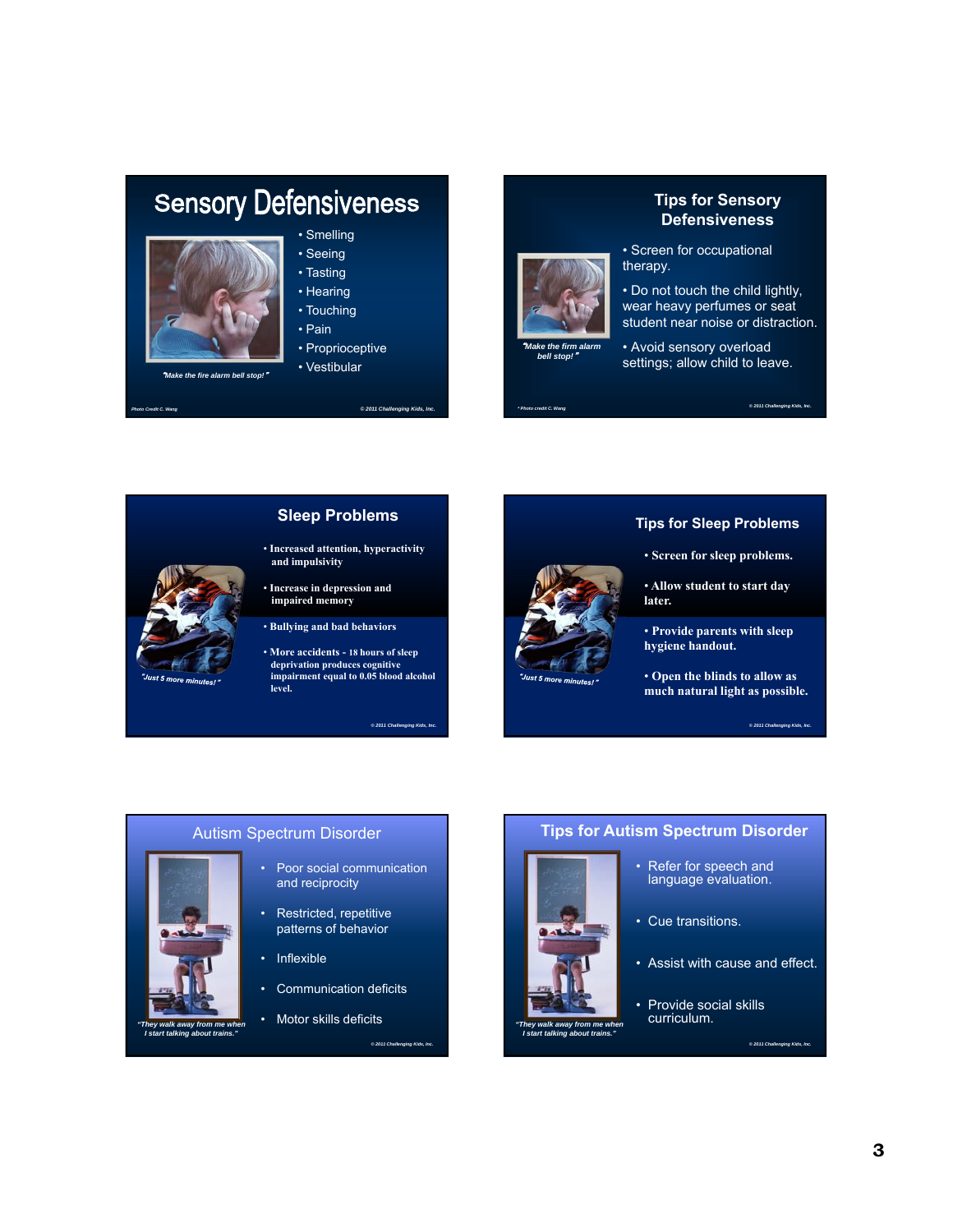







*The* "*Dreaded Book Bag Diagnostic Test*"



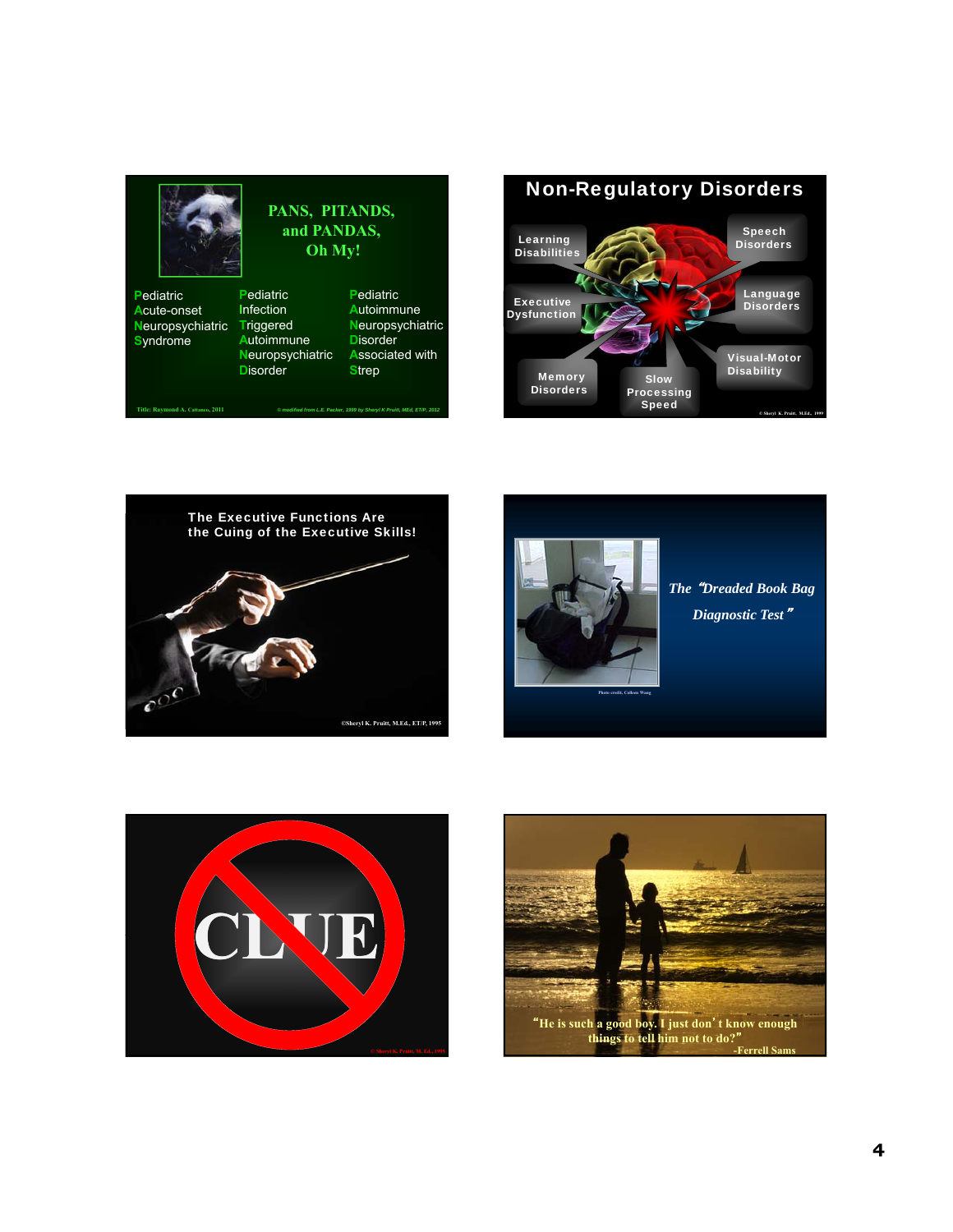

# **EXECUTIVE FUNCTION SKILLS**



© D.G. Pruitt, S. K. Pruitt, L.W. Walter, M.P. Dornbush, L.E. Packer, 2008

- **Shift**
- **Use Feedback**
- **Inhibit**
- **Self-Monitor**
- **Problem Solve**
- **Execute**







**Plan Your Work and Work Your Plan +**

**P.L.A.N.**

**P**roblem defined! **L**ay out options! **A**ct on one! **N**ow evaluate!

**© Sheryl K. Pruitt, M.Ed., ET/P, 1999** 



**change in plans. She's handling it quite well, isn't she?** 

**Prewarn!**

**Prewarn!**

**Prewarn!**

© Leslie E. Packer, Ph.D., 2002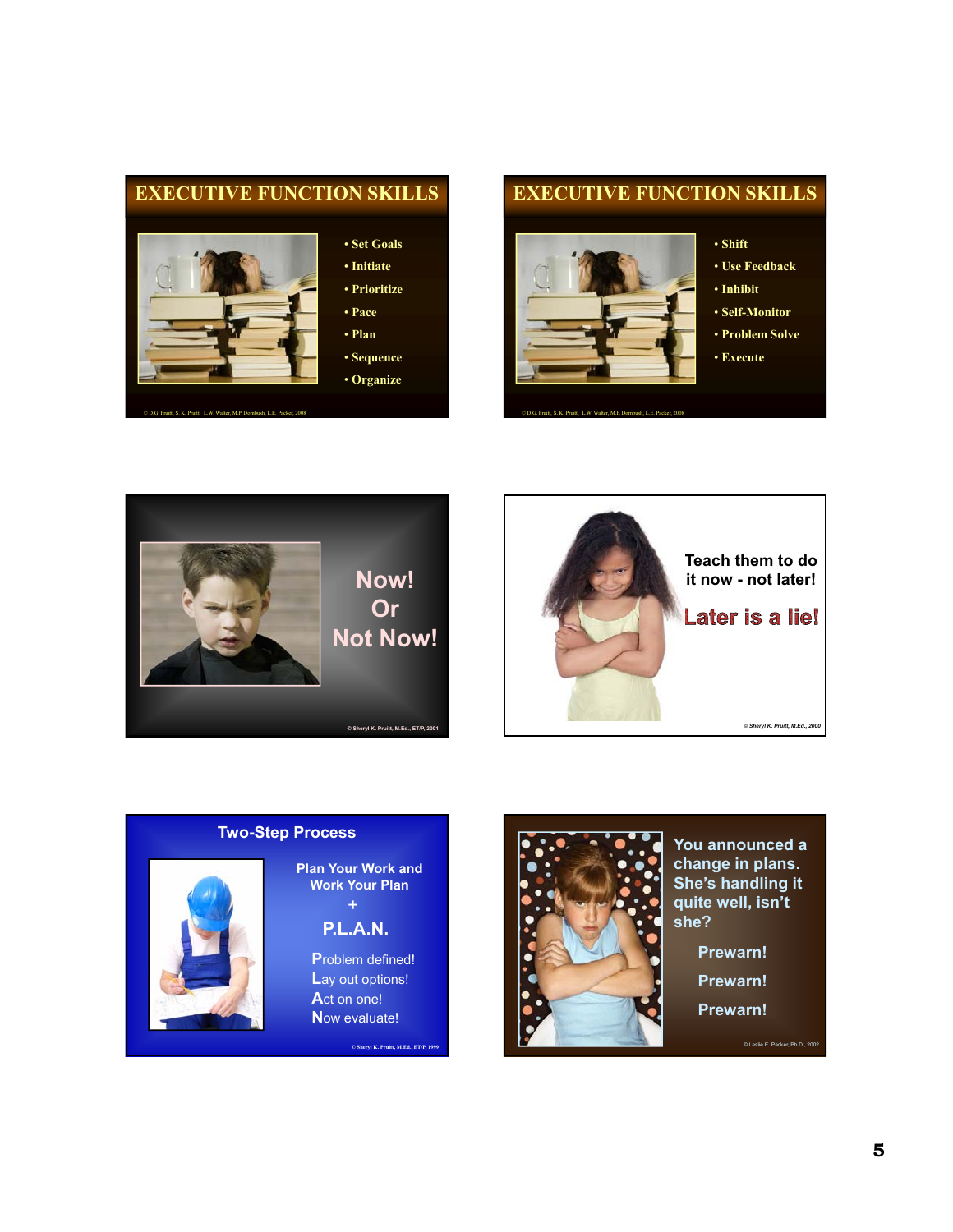# **Tips for Executive Dysfunction**

**CL UE**

- **Lend them your frontal lobes.**
- **Screen for organizational problems.**
- **Use consistent structure.**
- **Teach strategies and routines.**
- **Teach social skills curriculum.**

# **Memory Functioning**



#### **Spared Me**

**Short-Term Memory Immediate Memory Long-Term Memory Declarative Memory Semantic Mem Episodic Memo** 

© Sheryl K. Pruitt, M.Ed., ET/P, L. Warren Walter, Ph.D., 1997



**Short-Term Memory Working Memory Long-Term Memory Procedural Memory Prospective Memory Metamemory Strategic Memory**

*© 2011 Challenging Kids, Inc.*



# **Tips for Memory Problems**

- **Reduce amount and complexity of material presented.**
- **Hook new concepts to previous learning.**
- **Teach, "Do it now, not later."**
- **Teach, "Record it or regret it."**

*© 2011 Challenging Kids, Inc.*

• **Externalize your working memory.**

# **Slow Processing Speed**



**©Tigers, Too, 2009**

**Slow processing speed is reported by researchers to exist in one-fourth to one-half of students with ADHD-Inattentive Type.**

tt, M.Ed., ET/P, L

**Processing Speed Influences:**

- **Sustained Attention** • **Executive Functions**
- **Memory**
- **Academic Achievement**
- **Behavior**
- **Carlson, Mann,2002, Goodyear, Hynd1992 Nigg,Blaskey,Huang-Pollock,Rappley, 2002, Weiler, Bernstein, Bellinger,Waber, 2000, Barkley, 2006** • **Social Competence**

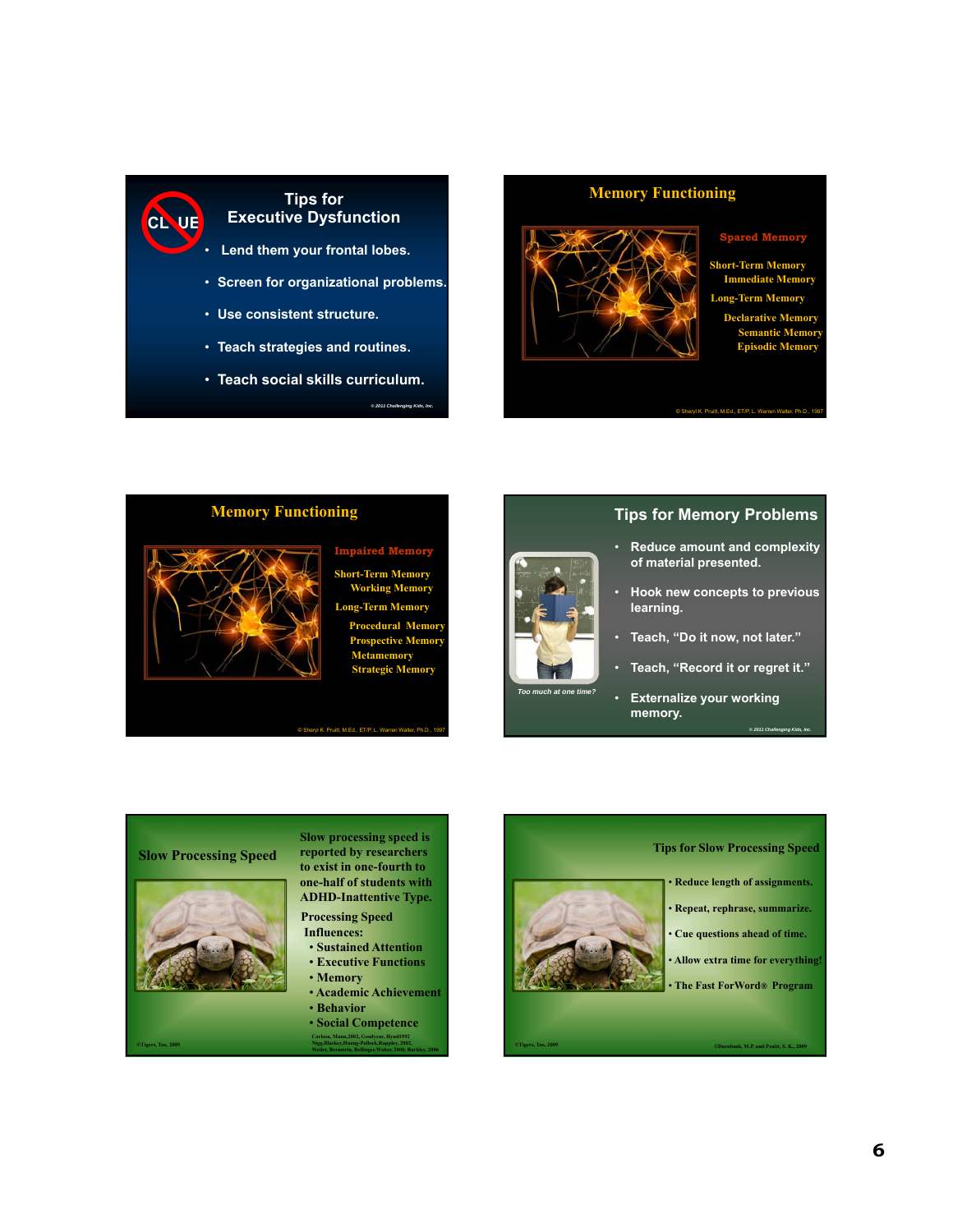







# **Tips for Written Expression & Long-Term Projects**



- **Break tasks into chunks with intermediate deadlines.**
- **Use consistent graphic organizer.**
- **Treat editing as separate activity.**
- **Use electronics to offset deficits and increase motivation.**

*© 2011 Challenging Kids, Inc.*

• **Use visual editing strips and mnemonics.**  *"He's just not motivated."*



# **Tips for Math Calculations**

- **Teach cognitive cues to preserve sequence.**
- **Turn lined paper sideways or use graph paper.**
- **Color highlight operational symbols and directions.**

*© 2011 Challenging Kids, Inc.*

• **Use editing strips.**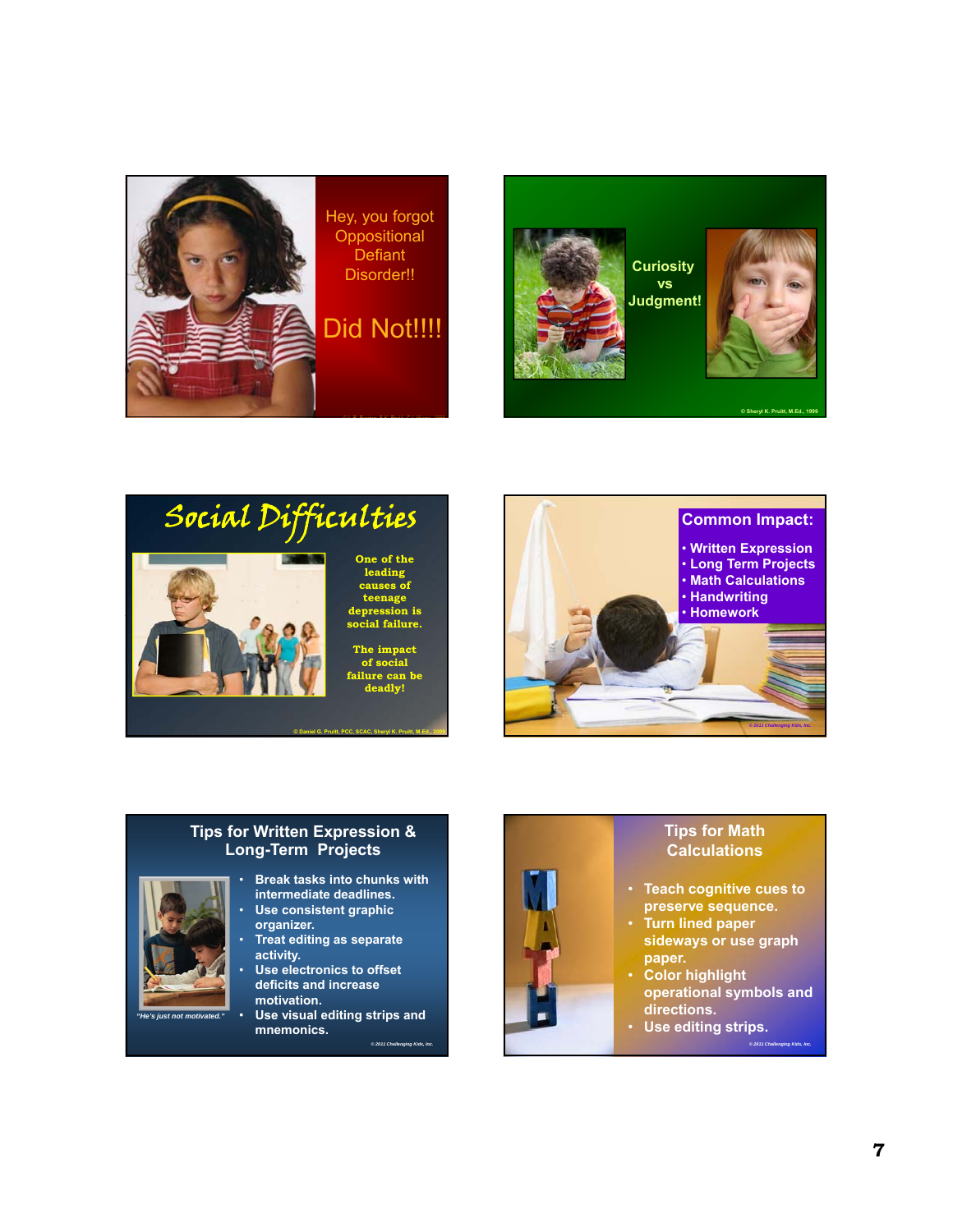

# **Tips for Handwriting**

- **Reduce copying from the board and amount to be written at any one time.** • **Do not even THINK about grading for neatness.**
- •**Encourage use of electronics.**
- **Turn lined paper sideways for math calculations if written.**
- •**Extend time for handwriting and tests.**







**Challenging Kids, Challenged Teachers www. parkaireconsultants.com**

**© Challenging Kids, Challenged Teachers, June 2010 Leslie E. Packer, Ph.D., Sheryl K. Pruitt, M.Ed., ET/P Woodbine House**



#### Credits….

- **Thanks go to Leslie Packer, Ph. D. for her constant support and contributions for several of the power point slides used here today.**
- **Thanks also to Marilyn Dornbush, Ph.D. and Warren Walter, Ph.D. for their contributions and support to several power point slides today.**
- **Thanks especially to my husband, Daniel G. Pruitt, PCC, SCAC, who has been my supporter, partner in our clinic, my publisher, and a contributor to this presentation.**

**8**